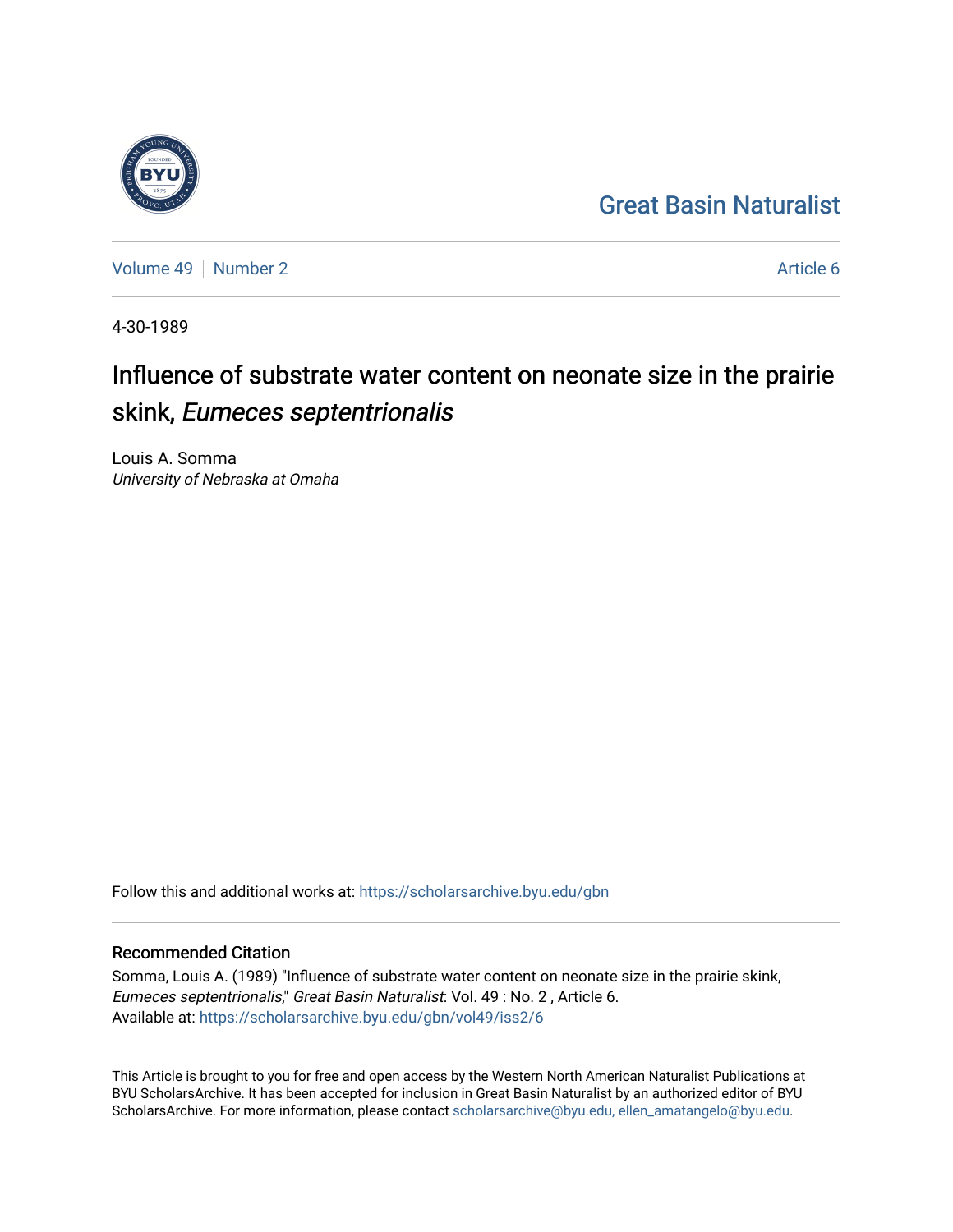### INFLUENCE OF SUBSTRATE WATER CONTENT ON NEONATE SIZE IN THE PRAIRIE SKINK, EUMECES SEPTENTRIONALIS

#### Louis A. Somma<sup>1</sup>

Abstract. —The microenvironment of the nest surrounding most reptilian eggs is known to have <sup>a</sup> strong influence on the growth and development of embryos. This is particularly true of substrate moisture content. The results of this study suggest that neonatal body size (SVL) increases with increasing substrate wetness in the prairie skink, Eumeces septentrionalis. These results agree with studies conducted on other species of reptiles. This study is the first to provide evidence for this relationship in a scincid lizard.

The successful development of reptilian eggs is strongly influenced by their surrounding microenvironment (Packard et al. 1977, 1982, Ackerman et al. 1985, Gutzke and Packard 1987, Packard and Packard 1988). Unlike avian eggs, which experience a net loss of water as incubation progresses (Rahn and Ar 1974), the flexible-shelled eggs of many reptiles experience a net gain in water uptake during normal growth and development (Packard et al. 1982, Tracy 1982, Ackerman et al. 1985).

This study determined the influence of substrate water content on the size (SVL) of hatchling prairie skinks, Eumeces septentrionalis. The life history of E. septentrionalis has been summarized by various authors (Breckenridge 1943, Nelson 1963, Somnia 1985, 1987a, 1987b, 1987c). Data presented herein represent measurements obtained from hatchlings that survived a study determining the effects of soil moisture on egg mortality (Somma and Fawcett, in press).

#### Materials and Methods

During May and June 1984, 18 gravid fe male E. septentrionalis were collected from Douglas and Pawnee counties in eastern Nebraska, USA. The skinks were housed separately in  $26 \times 16 \times 13$ -cm plastic terraria containing 600 g (dry mass) of loam  $(42.2\%$ sand, 44.6% silt, 13.0% clay) obtained from a natural nest site in Douglas County. Lamps suspended above the terraria provided a 14L:10D photothermal cycle. Temperature at

the substrate surface cycled from 26 C at night to 34 C during the day. (Methods are also detailed in Somma 1987b, 1987c, Somma and Fawcett, in press).

The soil moisture was maintained, using distilled water, within a range of 15-20% by mass in each terrarium. This range was maintained until the skinks oviposited and their eggs were assigned to a treatment group.

The females oviposited 18-30 June in nest cavities constructed in the substrate. The mean clutch size for E. septentrionalis in these populations is  $10.95 \pm 0.85$  (range = 4-18) (Somma 1987b). After each female had oviposited her clutch, the eggs were re moved, individually candled, and determined to be viable. The eggs were returned to the nest cavities, and the clutches were assigned randomlv to one of three soil moisture treat ments: (1) dry, 5-10%; (2) medium, 15-20%; (3) wet, 25-30%. The treatment groups contained 71, 76, and 58 eggs, respectively.

#### **RESULTS**

Egg mortality within each treatment was high and significantly influenced by substrate water content (Somma and Fawcett, in press), but it compared favorably with prenatal mortality rates found in natural lizard populations (Turner 1977). Emergence of surviving neonates occurred 14-23 July. Incubation time was 20-22 days (dry), 21-22 days (medium), and 23 days (wet). SVL measurement was ta ken from each neonate. Weights were not obtained because several neonates had already

<sup>&#</sup>x27;Department of Biology, University of Nebraska at Omaha, Omaha. Nebraska 68182, USA. Present address: Department of Zoology. University of Florida, Cainesville, Florida 32611, USA.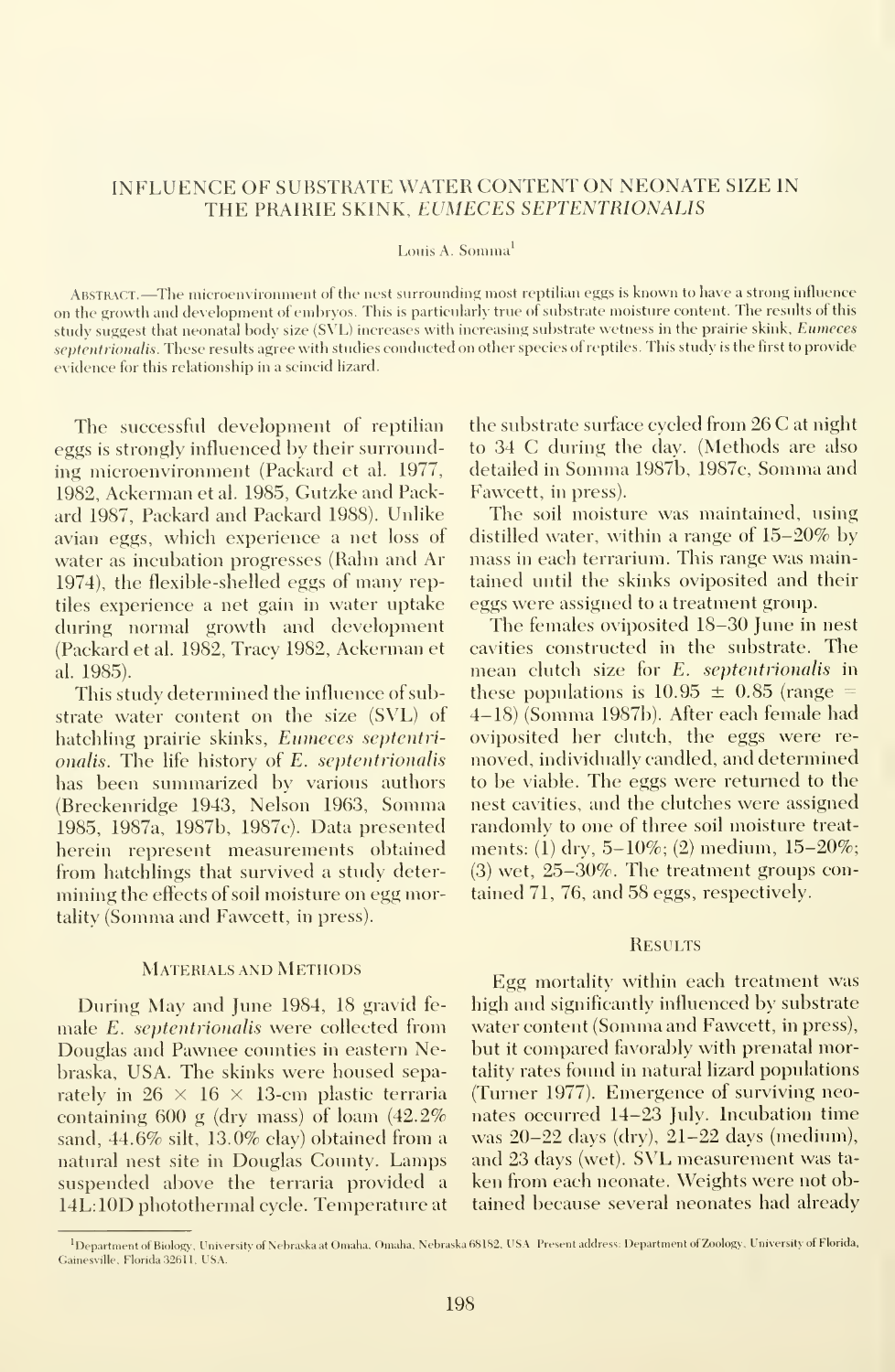

Fig. 1. Effect of substrate water content on neonatal Eumeces septentrionalis SVL. Bars represent the means; lines represent  $\pm$  one standard error of the mean. N number of neonates. Standard error  $= 0.00$  for the wet treatment.

lost their tails through aggressive interactions with nestmates; these tails were subsequently eaten by the aggressors. A one-way ANOVA (Sokal and Rohlf 1981) of the effect of substrate moisture content on mean neonate SVL was highly significant ( $F = 18.58$ , corrected df = 30,  $P < .0002$  (Fig. 1). Neonate SVL in E. septentrionalis increases with an increase in substrate water content (Fig. 1).

#### **DISCUSSION**

The substrate water content is currently recognized as a critical factor in limiting the development and successful hatching of flexible-shelled reptile eggs (Packard et al. 1982, Packard and Packard 1988). Research indicates that water exchange may occur through (1) liquid water exchange between the eggshell and the substrate and (2) water vapor exchange between eggshell and the nest at-

mosphere (Muth 1981, Packard et al. 1982, Ackerman et al. 1985, Thompson 1987). The results of this study compare favorably with others demonstrating that eggs incubated on successively wetter substrates give rise to larger hatchlings in turtles (Packard et al. 1982, Morris et al. 1983), snakes (Black et al. 1984, Gutzke and Packard 1987), and iguanid lizards (Gordon 1960, Packard et al. 1982, Tracy and Snell 1985). These data are the first to suggest this effect on neonate scincid lizards. Further studies utilizing larger sample sizes are required to more clearly demonstrate this effect.

#### **ACKNOWLEDGMENTS**

I sincerely thank J. D. Fawcett for his guidance and helpful suggestions. I thank A. Antlfinger and J. French for their statistical advice. I am grateful to T. Bragg and D. Lewis for their advice on measuring and maintaining soil moisture. T. Cherney, F. Kock, J. Lokke, O'Hare, R. Vaughn, L. Ward, and J. S. Wurster assisted in collecting lizards used in this study. B. K. McNab provided helpful eriticism of an earlier version of this manuscript. The soil used in this study was classified by F. Sodek, Department of Soil Science, University of Florida. Funding for this study was provided by the Department of Biology, University of Nebraska at Omaha. The results of this study were part of a master's thesis submitted to the Department of Biology.

#### **LITERATURE CITED**

- ACKERMAN, R. A., R. DMI'EL, AND A AR. 1985. Energy and water vapor exchange in parchment-shelled reptile eggs. Physiol. Zool. 58: 129-137.
- BLACK, C. P., G. F. BIRCHARD, G. W. SCHUETT, AND V. D. BLACK. 1984. Influence of incubation water content on oxygen uptake in the embryos of the Burmese python (Python molurus bivittatus). Pages 137-145 in R. S. Seymour, ed., Respiration and metabolism of embryonic vertebrates. Dr. W. Junk Publishers, Dordrecht/Boston/Lancaster.
- BRECKENRIDGE, W. J. 1943. The life history of the blackbanded skink Eumeces septentrionalis septentrionalis (Baird). Amer. Midl. Nat. 29: 591-606.
- GORDON, R. E. 1960. The influence of moisture on variation in the eggs and hatchlings of Anolis c. carolinensis Voigt. Nat. Hist. Misc. (173): 1-6.
- GUTZKE, W. H. N., AND G. C. PACKARD. 1987. Influence of the hydric and thermal environments on eggs and hatchlings of bull snakes, Pituophis melanoleueus. Physiol. Zool. 60: 9-17.